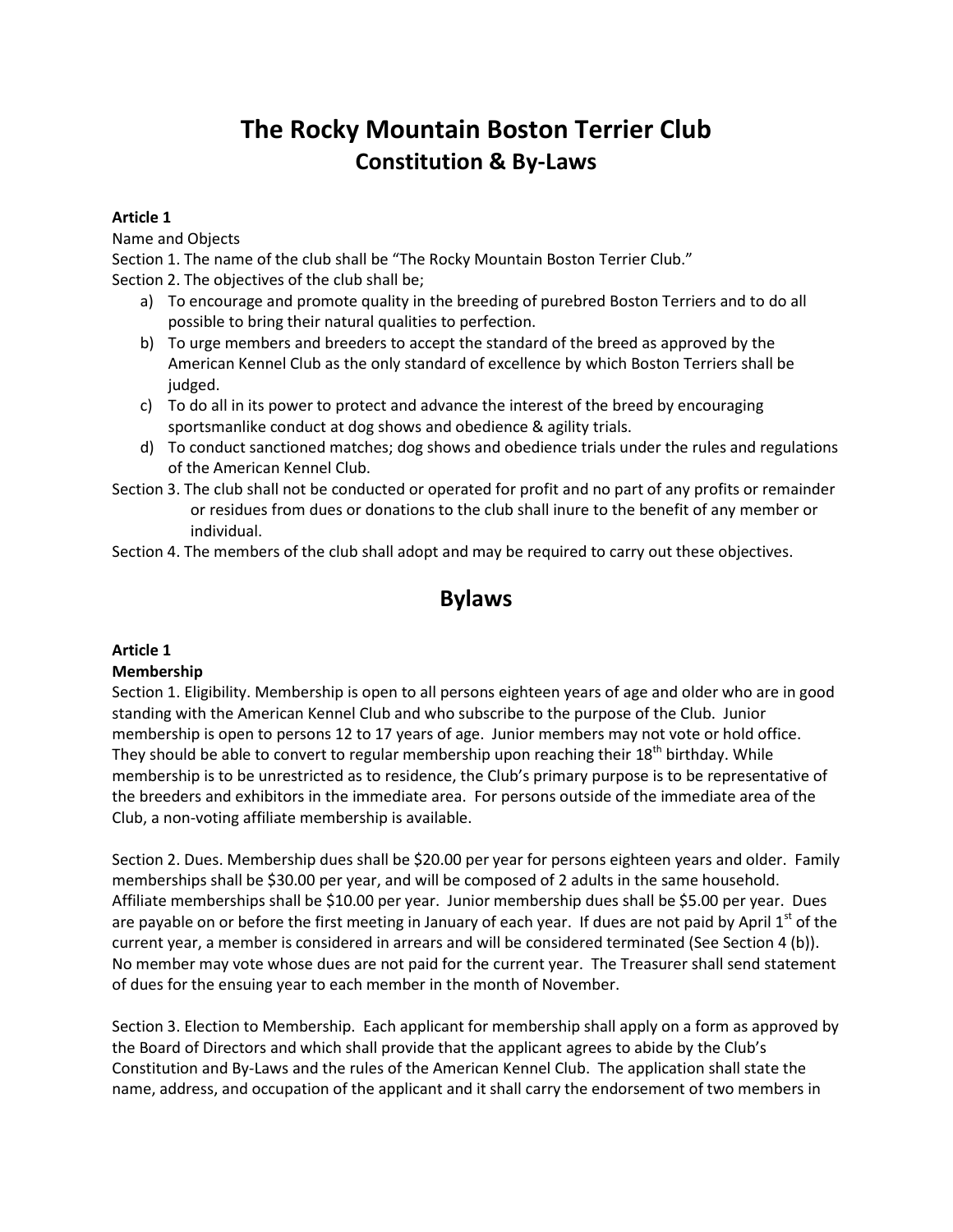good standing. Accompanying the application, the prospective member shall submit dues payment for the current year. All applications are to be filed with the Secretary and each application is to be read at the first meeting of the Club following its receipt. At the next Club meeting the application will be voted upon and affirmative votes of ¾ of the members present and voting at that meeting shall be required to elect the applicant. Applicants for membership who have been rejected by the Club may not re-apply within six (6) months after such rejection.

Section 4. Termination of Membership. Membership may be terminated:

- a) By resignation. Any member in good standing may resign from the Club upon written notice to the Secretary but no member may resign when in debt to the Club. Dues obligations are considered a debt to the Club and they become incurred on the first day of each fiscal year.
- b) By lapsing. A membership will be considered as lapsed and automatically terminated if such member's dues remain unpaid 90 days after the first day of the Fiscal year. However, the board may grant an additional 90 days of grace to such delinquent members in meritorious cases. In no case may a person whose dues are unpaid as of the date of a Club meeting be entitled to vote at that meeting.
- c) By expulsion. A membership may be terminated as provided in another Article of these By-Laws (See Discipline).

# **Article II Meetings and Voting**

Section 1. Meetings of the Club shall be held each month within the greater Denver area at such place, date and hour as designated by the Board. The Secretary shall mail written notice of each meeting at least 10 days prior to the date of the meeting. The quorum of such meetings shall be 20 percent of the members in good standing.

Section 2. Special Club Meetings. Special Club meetings may be called by the President, or by a majority vote of the members of the Board of Directors who are present and voting at any regular or special meeting of the Board, and shall be called by the Secretary upon receipt of a petition signed by five members of the Club who are in good standing. Such special meetings shall be held in the greater Denver area at such place, date and hour as may be designated by the person authorized to call such a meeting. The Secretary shall mail notice of such a meeting at least five days and not more than ten days prior to the date of the meeting. Any such notice shall state the purpose of the meeting and no other business shall be be transacted thereat. A quorum for such a meeting shall be a majority of the Board.

Section 4. Special Board Meetings. Special meetings of the Board may be called by the President, and shall be called by the Secretary upon receipt of a written request signed by at least three members of the Board. Such special meetings shall be held in the greater Denver area at such place, date and hour as may be designated by the person authorized to call such a meeting. The Secretary shall mail notice of such a meeting at least five days and not more than ten days prior to the date of the meeting. Any such notice shall state the purpose of the meeting and no other business shall be transacted thereat. A quorum for such a meeting shall be a majority of the Board.

Section 5. Voting. Each member in good standing whose dues are paid for the current year shall be entitled to one vote at any meeting of the Club at which he is present. Proxy voting will not be permitted at any club meeting.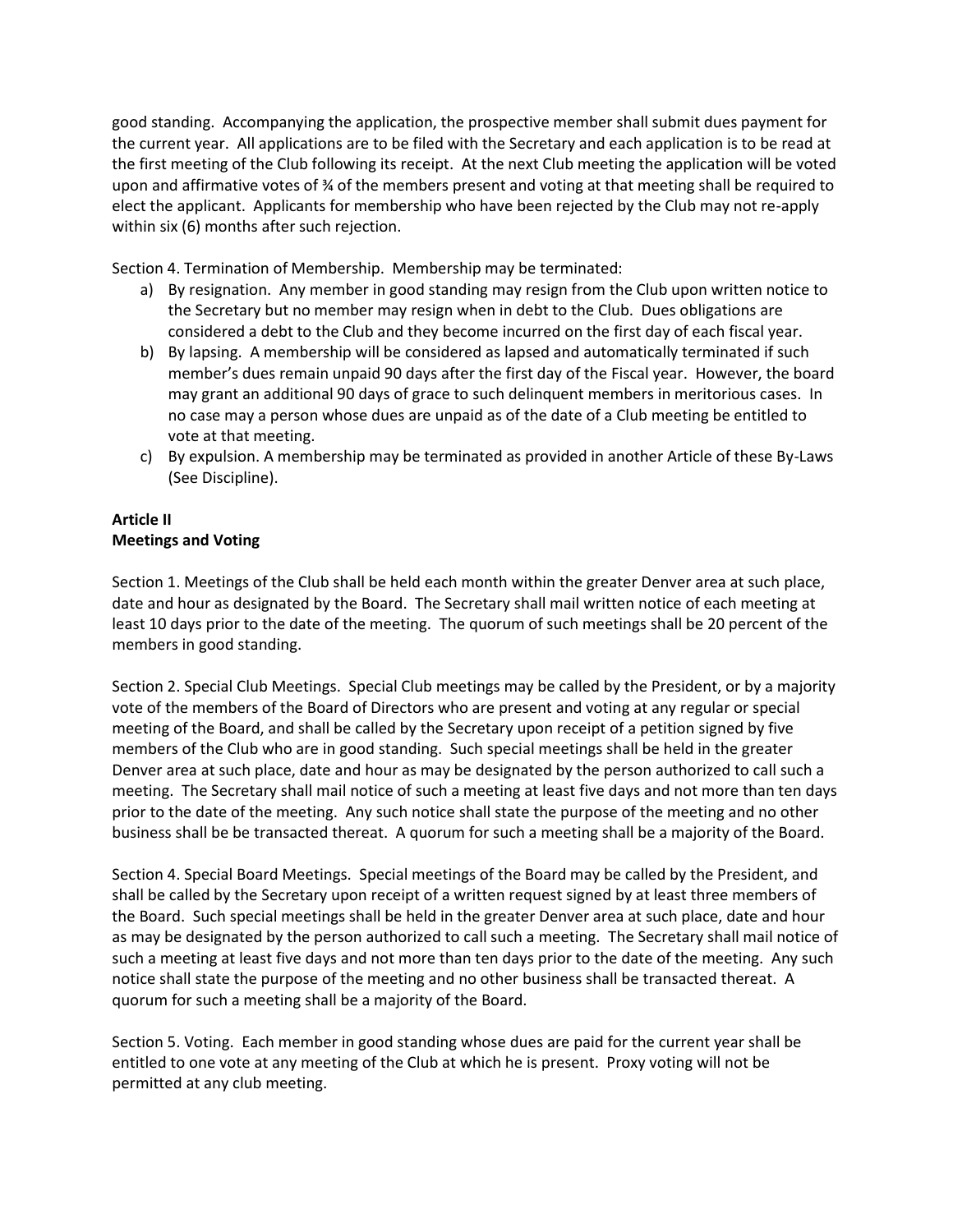# **Article III Directors and Officers**

Section 1. Board of Directors. The Board shall be comprised of three members all of whom shall be members in good standing and all of whom shall be elected for one-year terms at the Club's annual meeting as provide in Article IV and shall serve until their successors are elected. The offices of President, Vice President, Secretary and Treasurer shall also include membership on the Board. General management of the Club shall be entrusted to the Board of Directors.

Section 2. Officers. The Club's officers, consisting of the President, Vice President, Secretary, and Treasurer, shall serve in their respective capacities both with regard to the Club and its meetings and the Board and its meetings.

- a) The President shall preside at all meetings of the Club and of the Board, and shall have the duties and powers normally appurtenant to the office of President in addition to those particularly specified in these By-Laws.
- b) The Vice President shall have the duties and exercise the powers of the President in case of the President's death, absence, or incapacity. (and in charge of all educational events)
- c) The Secretary shall keep a record of all meetings of the Club, Board, and of all matters of which the Club shall order a record. Shall have charge of the correspondence, notify members of meetings, notify new members of their election to membership, notify officers and directors of their election to office, keep a roll of the members of the Club with their addresses, and carry out such other duties as are prescribed in these By-Laws.
- d) The Treasurer shall collect and receive all monies due or belonging to the Club. Money shall be deposited in a bank designated by the Board, in the name of the Club. Books shall at all times be open to inspection by the Board and a report shall be given at every meeting regarding the condition of the Club's finances and every item or receipt or payment not before reported; and at the annual meeting an accounting shall be rendered of all monies received and expended during the previous fiscal year. The treasurer shall be bonded in such amount, as the Board of Directors shall determine, only if the Board of Directors deem it necessary.
- e) The office of Secretary and Treasurer may be held by the same person, in which case the board shall be comprised of six persons.

Section 3. Vacancies. Any vacancies occurring on the Board or among the officers during the year shall be filled until the next annual election by a majority vote of all the members of the Board at its first regular meeting following the creation of such a vacancy. The office of President shall be filled automatically by the Vice President and the resulting vacancy in the office of Vice President shall be filled by the Board.

#### **Article IV**

# **Club Year, Annual Meeting, and Elections**

Section 1. Club Year. The Club's fiscal year shall begin on the first day in January and shall end on the last day of December. The club's official year shall begin immediately at the conclusion of the election at the annual meeting and shall continue through the election at the next annual meeting.

Section 2. Annual Meeting. The annual meeting shall be held in the month of December at which officers and directors for the ensuring year shall be elected by secret ballot from among those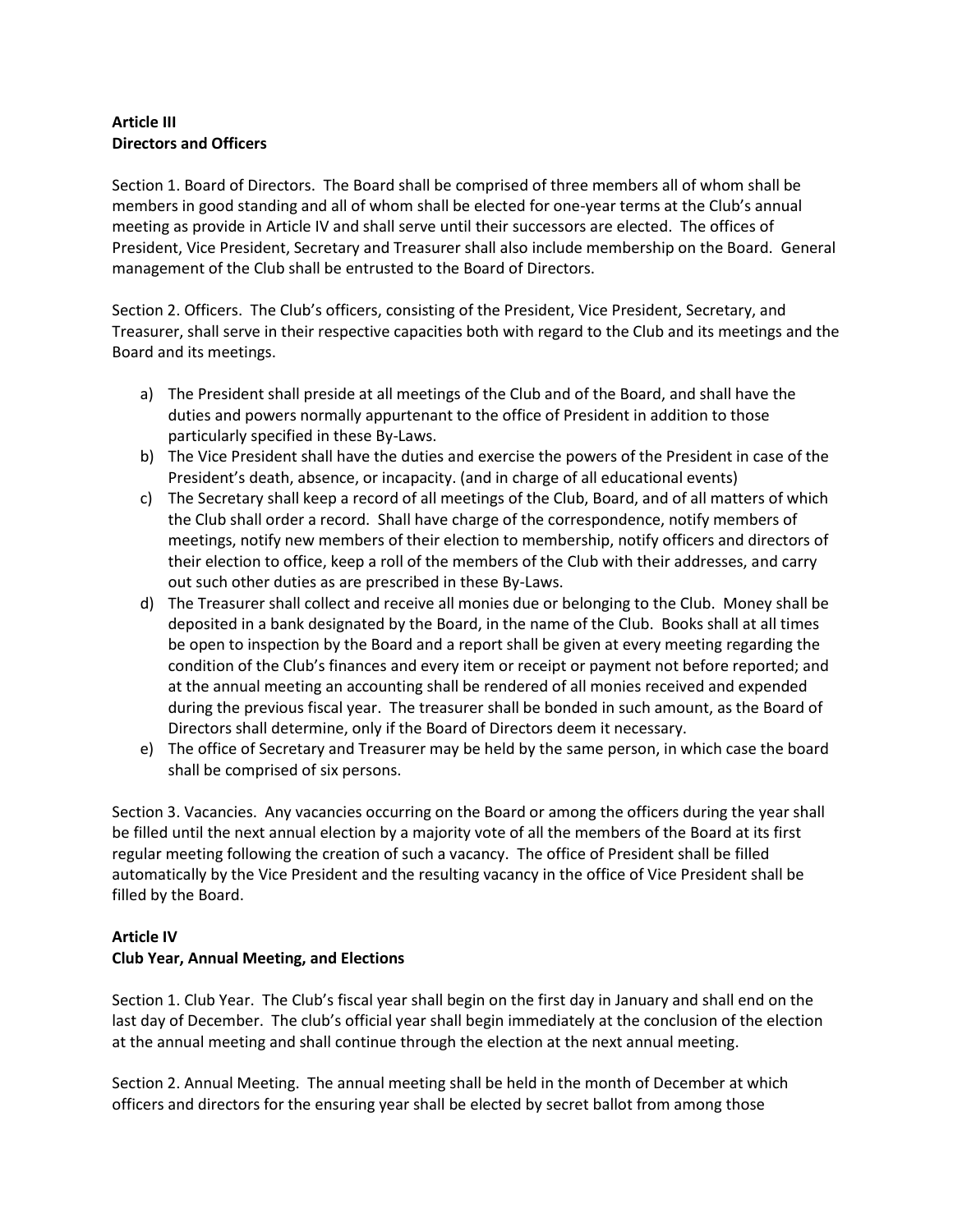nominated in accordance with section 4 of this Article. They shall take office immediately upon the conclusion of the election and each retiring officer shall turn over to the successor in office all properties and records relating to that office within 30 days after the election.

Section 3. Elections. The nominated candidate receiving the greatest number of votes for each office shall be declared elected. The nominated candidates for other positions on the board who receive the greatest number of votes for such positions shall be declared.

Section 4. Nominations. No person may be a candidate in a club election who has not been nominated. During the months of September, the board shall select a nominating committee consisting of three members and two alternates, not more than one of whom may be a member of the board. The Secretary shall name a chairman for the committee and it shall be such person's duty to call a committee meeting, which shall be held on or before October 1.

- a) The Committee shall nominate one candidate for each office and Board position. After securing the consent of each person nominated, shall immediately report their nominations to the Secretary in writing.
- b) Upon receipt of the Nominating Committee's report, the Secretary shall mail written notice to each member in good standing, the list of nominees, and will do so at least two weeks prior to the November meeting.
- c) Additional nominations may be made at the November meeting by any member in good standing in attendance provided that the person so nominated does not decline when their name is proposed, and provided further that if the proposed candidate is not in attendance at this meeting, the proposer shall present to the Secretary a written statement from the proposed candidate signifying his willingness to be a candidate.
- d) Nominations cannot be made at the annual meeting or in any manner other than as provided in this section.

#### **Article V Committees**

Section 1. The Board may each year appoint standing committees to advance the work of the Club in such manners as specialty shows, obedience trials, trophies, annual prizes, membership, and other fields which may be served by committees. Such committees shall always be subject to the final authority of the board. Special committees may also be appointed by the board to aid it on particular projects.

Section 2. Any committee appointed may be terminated by a majority vote of the full membership of the Board upon written notice to the appointee, and the Board may appoint successors to those persons whose services have been terminated.

# **Article VI Discipline**

Section 1. American Kennel Club Suspension. Any member who is suspended from any of the privileges of the American Kennel Club automatically shall be suspended from the privileges of this club for a like period.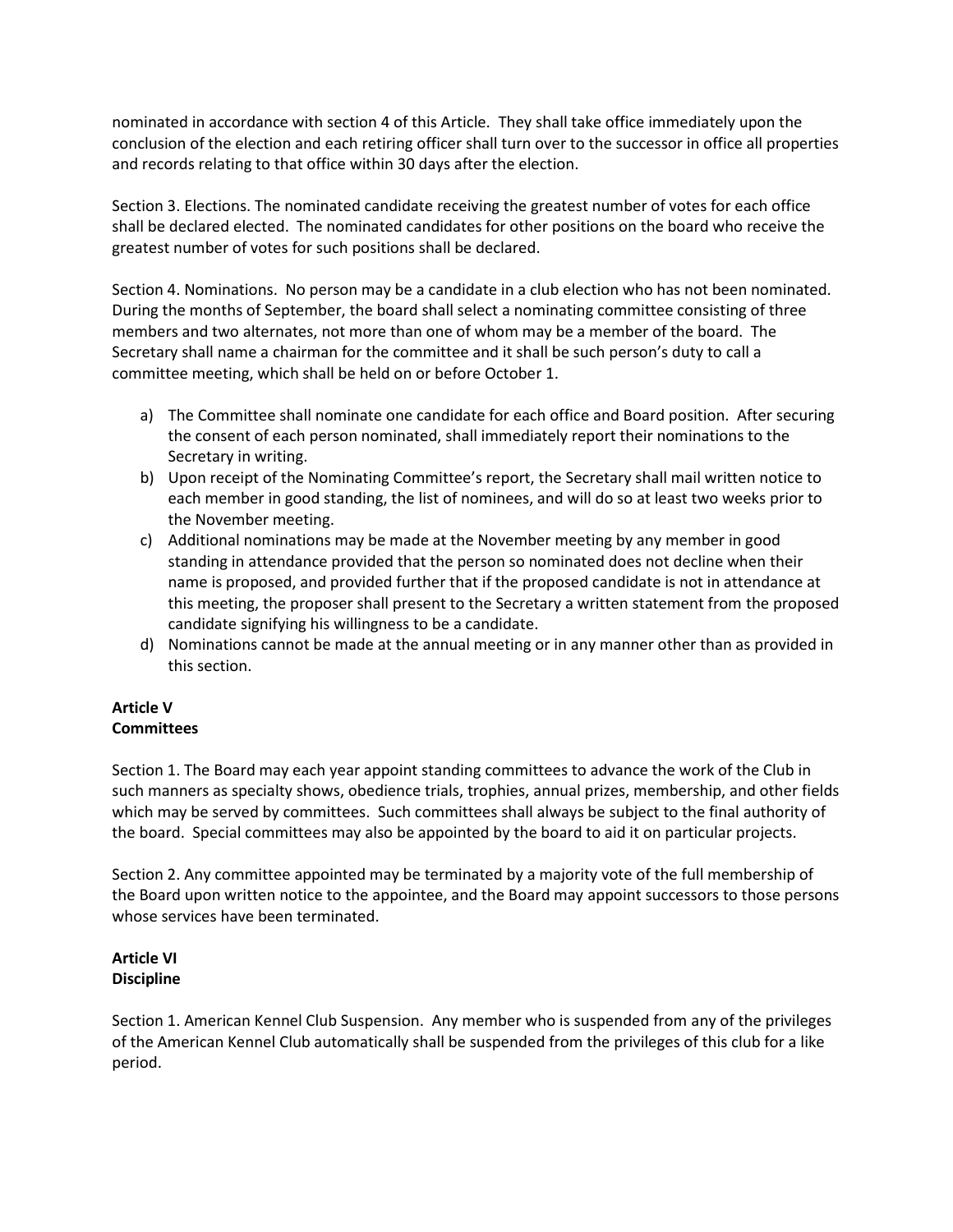Section 2. Charges. Any member may prefer charges against a member for alleged misconduct prejudicial to the best interests of the Club or the breed. Written charges with specifications must be filed in duplicate with the Secretary together with a deposit of \$10.00, which shall be forfeited if the Board following a hearing does not sustain such charges. The Secretary shall promptly send a copy of the charges to each member of the Board or present them at a Board meeting, and the Board shall first consider whether the actions alleged in the charges, if proven, might constitute conduct prejudicial to the best interests of the Club. If the Board considers that the charges do not allege conduct which would be prejudicial to the best interests of the Club, it may refuse to entertain jurisdiction. If the Board entertains jurisdiction of the charges, it shall fix a date of a hearing by the Board not less than three weeks or more than sixe weeks thereafter. The Secretary shall promptly send one copy of the charges to the accused member by registered mail together with a notice of the hearing and an assurance that the defendant may personally appear in his own defense and bring witnesses if he wishes.

Section 3. Board Hearing. The Board shall have complete authority to decide whether counsel may attend the hearing, but both complainant and defendant shall be treated uniformly in that regard. Should the charges be sustained, after hearing all the evidence and testimony presented by complainant and defendant, the Board may by a majority vote of those present suspend the defendant from all privileges of the Club for not more than six months from the date of the hearing. And, if it deems that punishment insufficient it may also recommend to the membership that the penalty be expulsion. In such a case, the suspension shall not restrict the defendant's rights to appear before his fell members at the ensuing Club meeting which considers the Board's recommendation. Immediately after the Board has reached a decision, it's finding shall be put in written form and filed with the Secretary. The Secretary, in turn shall notify each of the parties of the Board's decision and penalty, if any.

Section 4. Expulsion. Expulsion of a member from the Club may be accomplished only at a meeting of the Club following a Board hearing and upon the Board's recommendation as provided in Section 3 of this Article. Such proceedings may occur at a regular or special meeting of the Club to be held within 60 days but not earlier than 30 days after the date of the Board's recommendation of expulsion. The defendant shall have the privileges of appearing on his own behalf, though no evidence shall be taken at this meeting. The President shall read the charges and the Board's findings and recommendations, and shall invite the defendant, if present, to speak on his own behalf if he wishes. The meeting shall then vote by a secret ballot on the proposed expulsion. A 2/3 vote of those present and voting at the meeting shall be necessary for expulsion. If expulsion is not so voted, the Board's suspension shall stand.

#### **Article VII Amendments**

Section 1. Amendments to the constitution and by-laws may be proposed by the Board of Directors or by written petition addressed to the Secretary signed by twenty percent of the membership in good standing. Amendments proposed by such petition shall be promptly considered by the Board of Directors and must be submitted to the members with recommendations of the Board by the Secretary for a vote within three months of the date when the Secretary received the petition.

Section 2. The constitution and by-laws may be amended by a 2/3 vote of the members present and voting at any regular or special meeting called for the purpose provided the proposed amendments have been included in the notice of the meeting and mailed to each member at least two weeks prior to the date of the meeting.